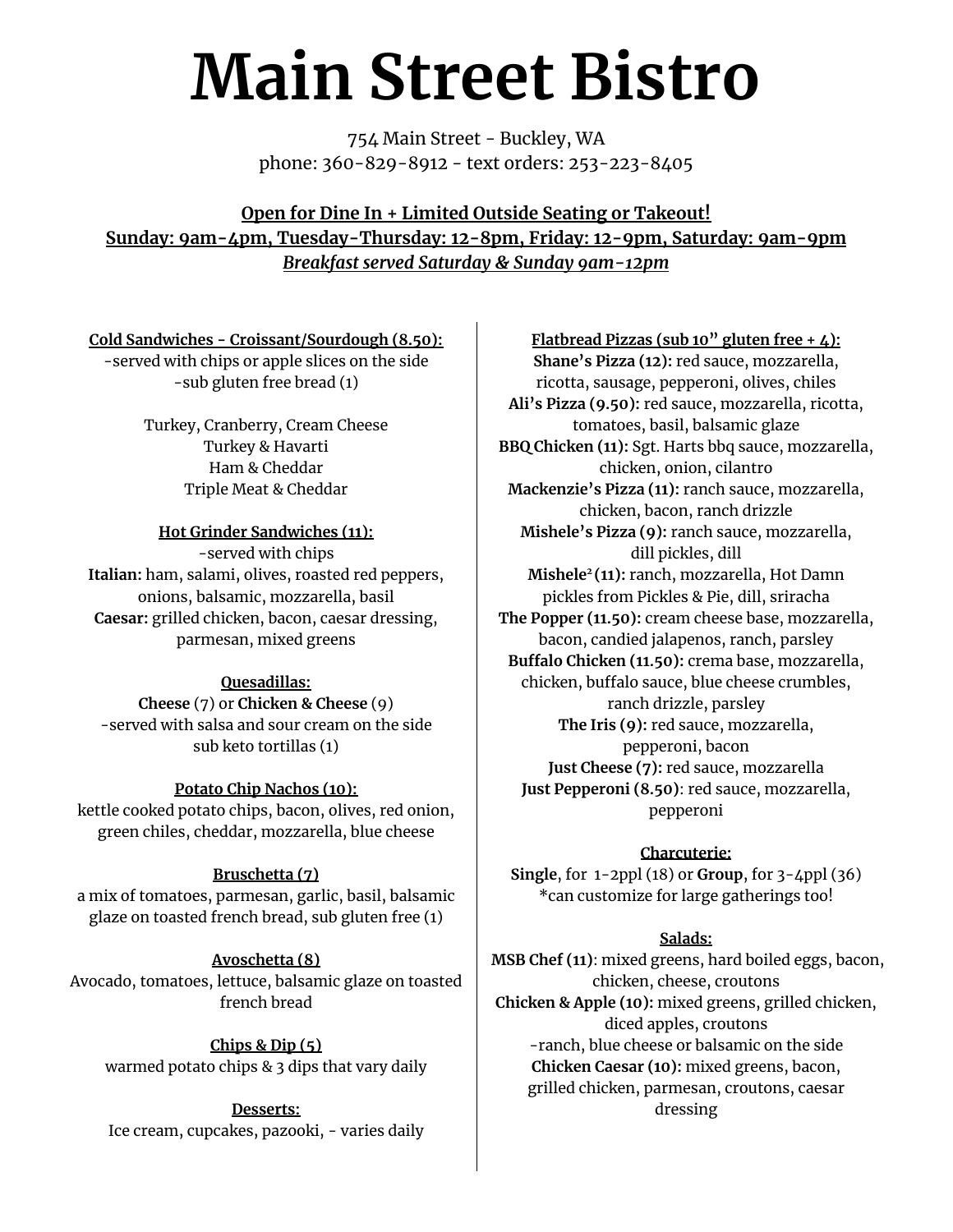# **Main Street Bistro**

754 Main Street - Buckley, WA phone: 360-829-8912 - text orders: 253-223-8405

**Open for Dine In + Limited Outside Seating or Takeout! Sunday: 9am-4pm, Tuesday-Thursday: 12-8pm, Friday: 12-9pm, Saturday: 9am-9pm** *Breakfast served Saturday & Sunday 9am-12pm*

## **Drink Menu:**

**10 taps** - beer & cider (6-7/pint) available by the glass or growler fills, selection varies. Bring your own growler to fill or buy one of ours for (6)

**Wine** - available by the glass or bottle, selection varies

**Sparkling Lemon Drop** (aka **Quarantini**), flavors vary weekly (7.50)  $\geq$  TO GO: small: (11), makes 2 drinks or jumbo: (33), makes 8 drinks

**Buckley Sunrise** - grapefruit rosé, prosecco, orange, blood orange (9-17)  $\geq$  TO GO: (42), makes 6 drinks

**Mimosa** - original, peach, raspberry, mango, strawberry, prickly pear (8-17)  $\geq$  TO GO: small: (11), makes 2 drinks or jumbo: (33), makes 8 drinks

**Prosecco Float (8)** - prosecco & sorbet (flavors vary)

**Original Margarita (8)**

**Spicy Margarita (9)**

**Summer in a Glass -** coconut, pineapple & prosecco (8.50)  $\geq$  TO GO: small: (11) makes 2 drinks or jumbo: (33) makes 8 drinks

**Summer on the Patio** - spiked seltzer, prosecco, fruit puree (12)

**Espresso** (\$ varies), **Cold brew** (3.50-4.50) or **hot tea** (2)

**Italian Soda or Sparkling Lemonade** (3.50)

**Root Beer Float** (4.00)



**View our menu online by scanning this code with your smartphone camera.**

*www.MainStreetBistroBuckley.com*